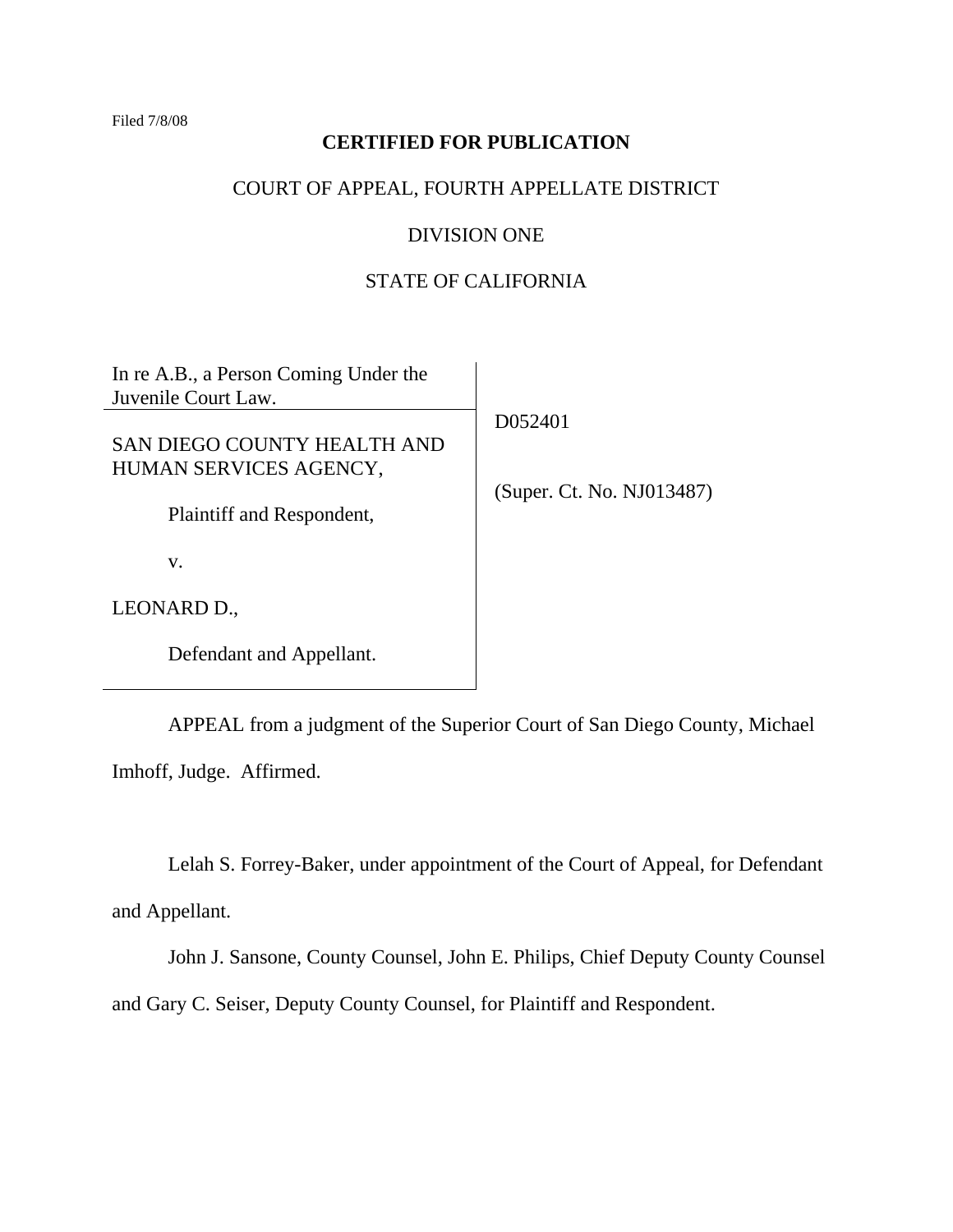The sole issue in this case is whether reversal of a judgment terminating Leonard D.'s parental rights over his son, A.B., is warranted because the juvenile court violated state law interpreting the Indian Child Welfare Act (ICWA; 25 U.S.C. 1901 et seq.) by not inquiring as to the Indian heritage of A.B.'s mother, Angelique B. We grant the motion of the San Diego County Health and Human Services Agency (the Agency) to augment the record to include a document Angelique filed in a dependency case in Monterey County Superior Court in which she denied having any Indian heritage, and based thereon, we affirm the judgment for lack of prejudicial error.

## FACTUAL AND PROCEDURAL BACKGROUND

Angelique has a lengthy history of mental illness and substance abuse.<sup>1</sup> Before she and Leonard moved to California they lived in the State of Washington, where child protective services received approximately 600 referrals on her and she lost custody of two daughters. Leonard also has a child protective services history in Washington concerning his older children. Leonard admitted there was a restraining order in effect in Washington between him and Angelique, and they fled that state to avoid it.

 A.B. was born here in the fall of 2006 when Angelique was on a 72-hour hospital hold. She and Leonard were homeless and she was found "wandering off a freeway." She reported that Leonard hit her in the stomach and left her on the freeway. She was not taking medication for her bipolar disorder, seemed out of touch with reality, exhibited childlike behavior, such as thumb sucking, and tested positive for cocaine. A.B. tested

1 Angelique is not involved in this appeal.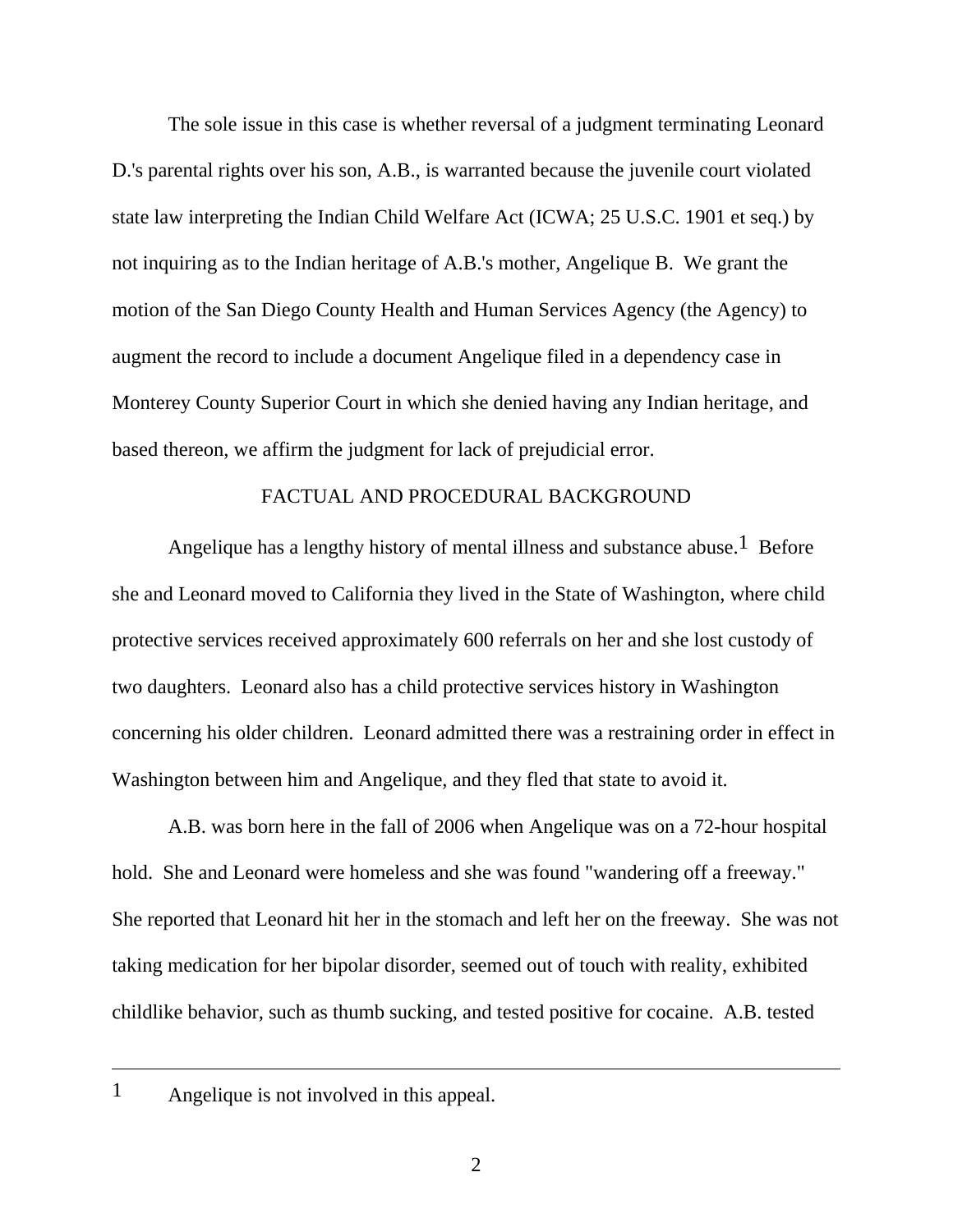presumptively positive for cocaine. The Agency placed the baby in foster care and filed a petition on his behalf. (Welf. & Inst. Code,  $\S$  300, subd. (b).)<sup>2</sup>

 At the detention hearing, Leonard submitted the California Judicial Council's form entitled "Parental Notification of Indian Status" (some capitalization omitted), which stated that to his knowledge he had no Indian heritage.<sup>3</sup> At the jurisdiction hearing Leonard confirmed he had no Indian heritage. The court asked Angelique's counsel if she had any Indian heritage, and he stated, "the normal form was not over in the box for me. Would we just submit it on December 1st? I mean on November 15th?" The court responded, "Certainly." Angelique's counsel then said, "Thanks. I will get one for the file." The court then asked if there was any objection to a finding that the ICWA is inapplicable. No party objected and the court so found. Presumably, no one followed up on Angelique's ICWA form.

 At a December 1 hearing, the court ordered the parents to comply with case plans. The court later ordered Leonard to participate in the Substance Abuse Recovery Management System (SARMS) program.

 In January and February the Agency was unaware of the parents' whereabouts. The parents did not appear at a special hearing on February 13, during which the court

 $\overline{a}$ 

<sup>2</sup> All statutory references are to the Welfare and Institutions Code except where otherwise specified.

<sup>3</sup> At the relevant time the form was designated JV-130, but it is now "form ICWA-020." (*In re J.N.* (2006) 138 Cal.App.4th 450, 461; Cal. Rules of Court, rule 5.481(a)(2).) All rule references are to the California Rules of Court.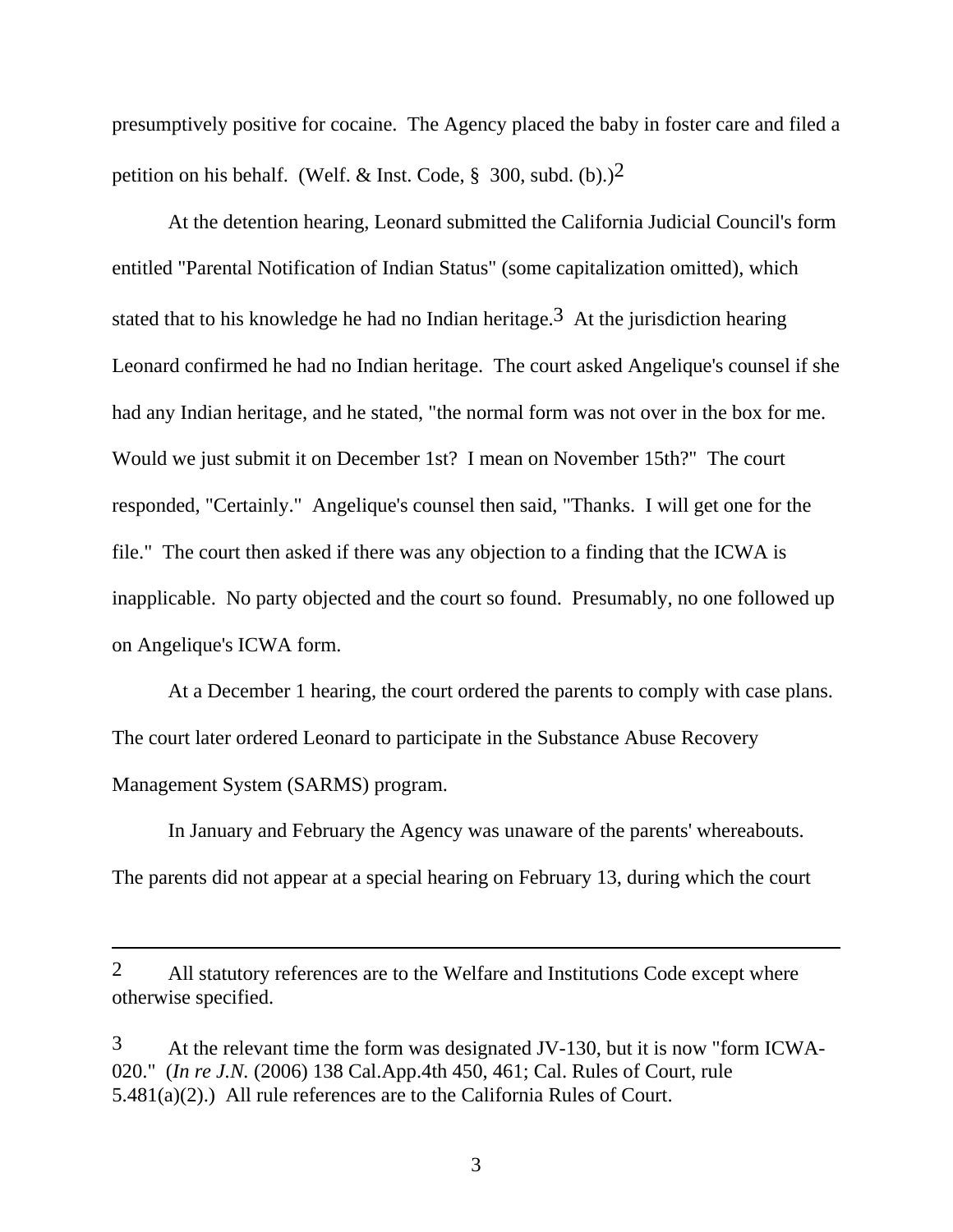found Leonard to be A.B.'s biological father. The court terminated Leonard from SARMS because of his failure to participate, but advised that he could later request a special hearing to address services.

 By late February the parents were again in touch with the Agency. The following month the social worker went over Angelique's case plan with her and advised Leonard he should ask his attorney to request services for him. Leonard stated adamantly that " 'if the Agency could not guarantee 100% that the child would be returned to him, he would refuse to do services.' " He signed his case plan but wrote on it, "do not agreed [*sic*]."

 A special hearing was set in April to address Leonard's services, but he did not appear and the matter was continued. He also did not appear on the continued date.

 At the six-month point, the Agency asked the court to terminate reunification services and schedule a permanency planning hearing under section 366.26. The parents had not progressed in their case plans, and Angelique had disclosed her recent use of cocaine and alcohol and two hospitalizations. The social worker explained the parents both "have severe mental health issues that preclude them from safely parenting children," and they "experience a chronic chaotic lifestyle consisting of substance abuse [and] homelessness."

 On July 26, 2007, the court terminated Angelique's reunification services and noted that Leonard had not received services. The court scheduled a hearing under section 366.26.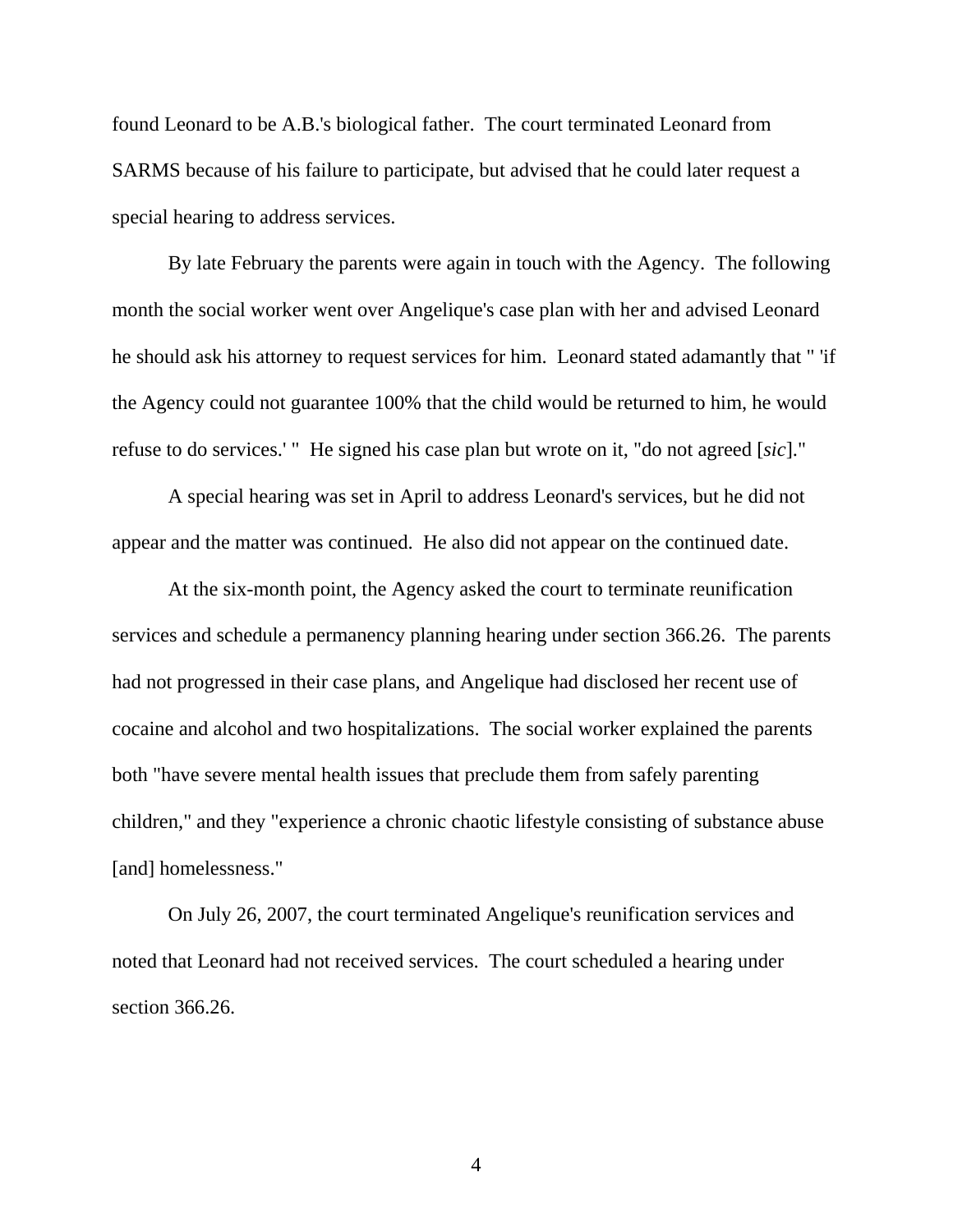In its assessment report the Agency recommended termination of parental rights and adoption as the preferred permanent plan. The report noted the ICWA was inapplicable per the court's earlier order. The social worker assessed A.B. as adoptable because he is adorable, young, pleasant, in good health, and progressing developmentally. Additionally, his foster parents love him and want to adopt him, and there are 10 other families in the area that would like to raise a child like A.B.

 A contested section 366.26 hearing was held on January 25, 2008. After receiving documentary evidence and testimony, the court found by clear and convincing evidence that A.B. is adoptable and would not benefit from further contact with his parents. The court terminated parental rights and found adoption is in his best interest.

## DISCUSSION

#### I

 "The ICWA, enacted by Congress in 1978, is intended to 'protect the best interests of Indian children and to promote the stability and security of Indian tribes and families.' [Citation.] 'The ICWA presumes it is in the best interests of the child to retain tribal ties and cultural heritage and in the interest of the tribe to preserve its future generations, a most important resource.' " (*In re Karla C.* (2003) 113 Cal.App.4th 166, 173-174.) The ICWA defines an Indian child as "an unmarried person under the age of 18 who is: 1) a member of an Indian tribe; or 2) eligible for membership in an Indian tribe and the biological child of a member of an Indian tribe." (*Ibid.*)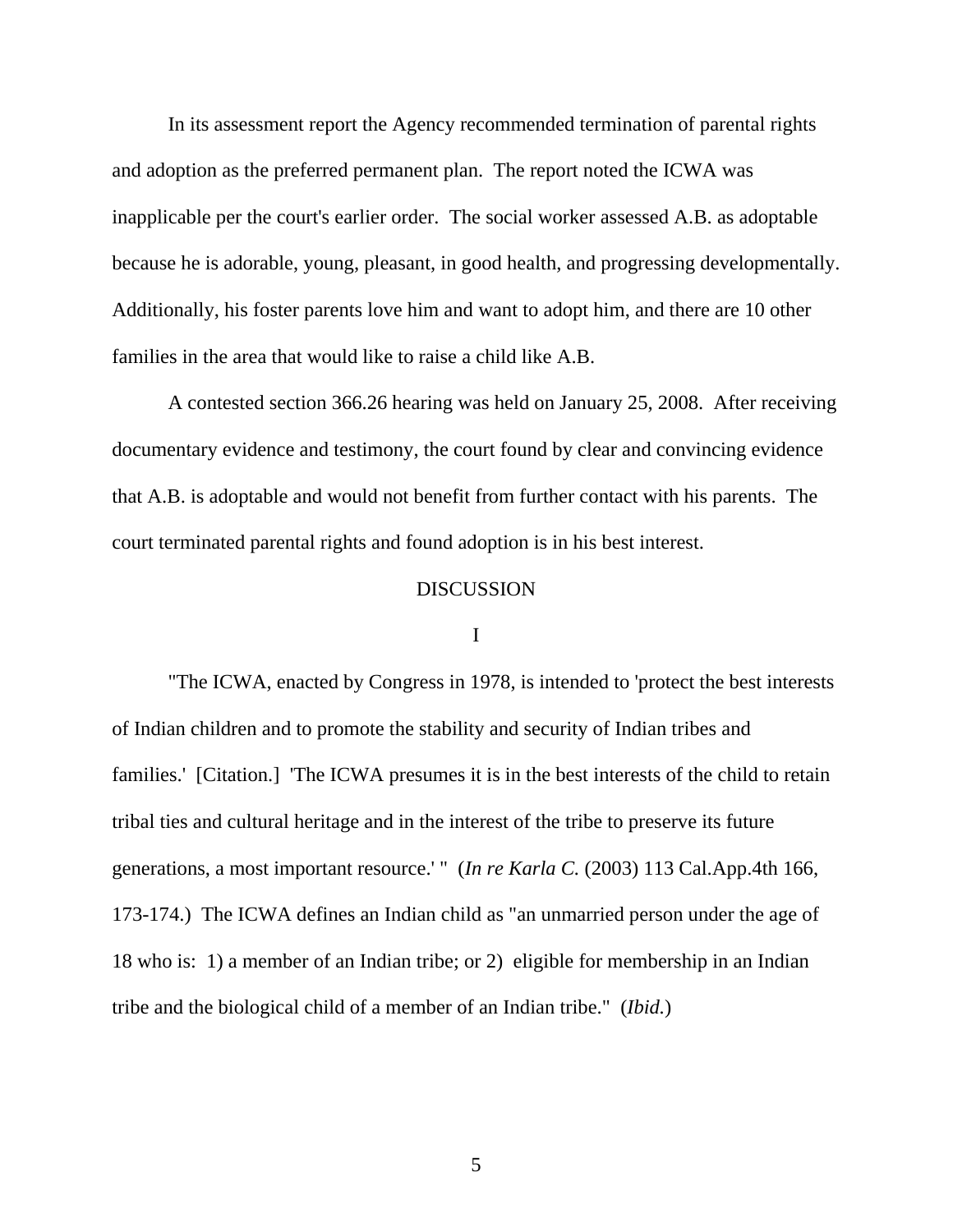"The ICWA provides that 'where the court knows or has reason to know that an Indian child is involved, the party seeking the foster care placement of, or termination of parental rights to, an Indian child shall notify the parent or Indian custodian and the Indian child's tribe, by registered mail with return receipt requested, of the pending proceedings and of their right of intervention.' " (*In re Daniel M.* (2003) 110 Cal.App.4th 703, 707.) The court may not hold any proceeding on a foster care placement or termination of parental rights until at least 10 days after the tribe, or the Bureau of Indian Affairs (BIA) where the tribe is unknown, receives notice. (*Ibid.*)

 Our Legislature has adopted statutes and rules of court to implement the ICWA. (See rule 5.480.) Welfare and Institutions Code section 224.3, subdivision (a) provides: "The court, county welfare department, and the probation department have an affirmative and continuing duty to inquire whether a [dependent] child . . . is or may be an Indian child in all dependency proceedings. . . ." (See also rule 5.481(a).)

In *In re H.B.* (2008) 161 Cal.App.4th 115, 120, the court explained that neither the ICWA nor controlling federal regulations "*expressly* impose any duty to inquire as to American Indian ancestry." (*Id.* at p. 120, italics added.) However, the "ICWA provides that states may provide 'a higher standard of protection to the rights of the parent . . . of an Indian child than the rights provided under [ICWA]' [citation], and long-standing federal guidelines provide 'the state court shall make inquiries to determine if the child involved is a member of an Indian tribe of if a parent of the child is a member of an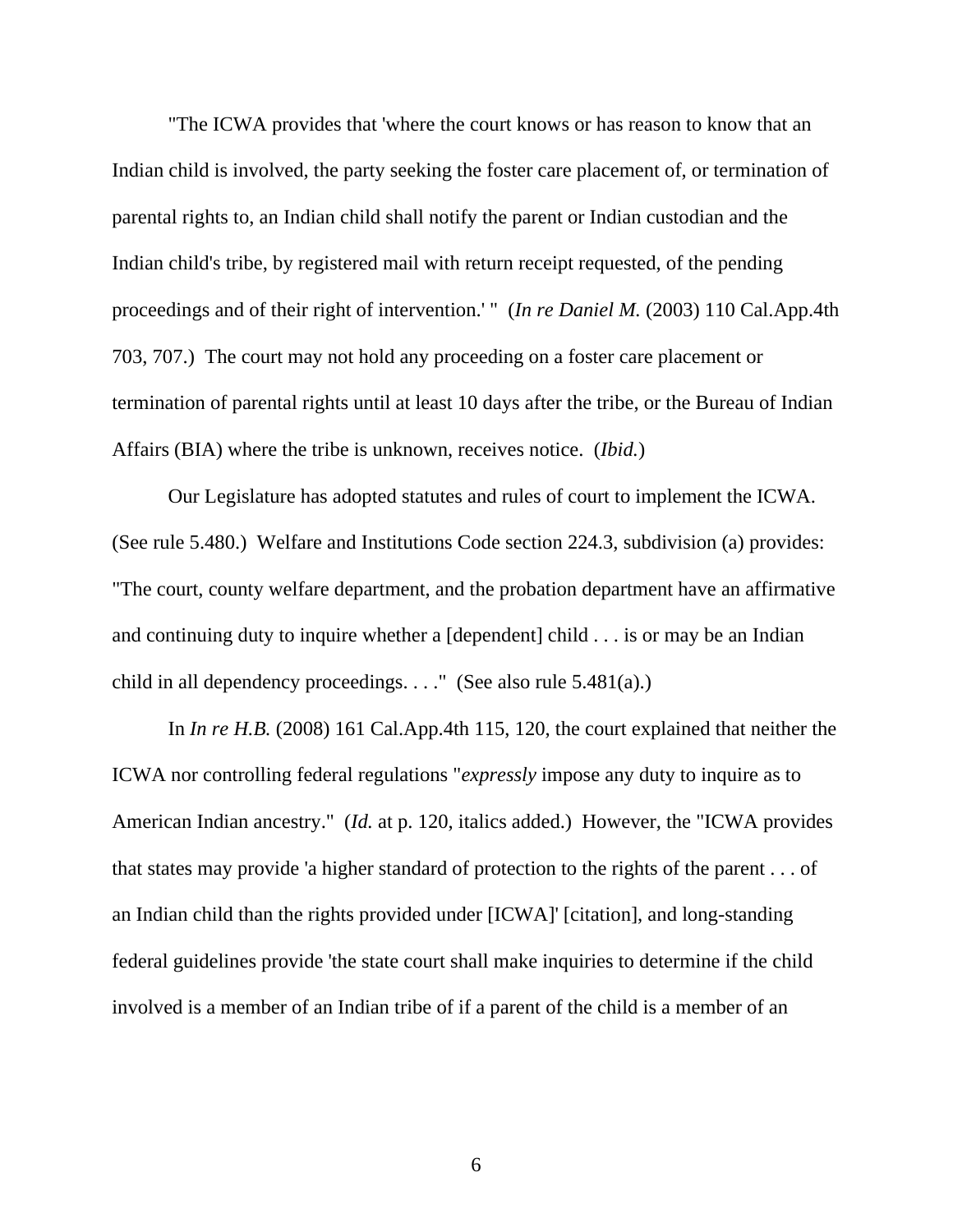Indian tribe and the child is eligible for membership in an Indian tribe.' " (*Id.* at pp. 120- 121, fn. omitted; 25 U.S.C. § 1921.)

 If the court fails to ask a parent about his or her Indian heritage, a limited reversal of an order or judgment and remand for proper inquiry and any required notice may be necessary. (*In re J.N., supra,* 138 Cal.App.4th at pp. 460-462.) Reversal is not warranted, however, when the court's noncompliance with the inquiry requirement constitutes harmless error. (*In re H.B., supra,* 161 Cal.App.4th at p. 121; *In re S.B.*  (2005) 130 Cal.App.4th 1148, 1162; *In re Karla C., supra,* 113 Cal.App.4th at p. 178.)

## II

## A

 The Agency concedes the duty of inquiry was breached here. Further, it raises no standing or waiver argument.<sup>4</sup> Rather, the Agency moves to augment the record on appeal with a Parental Notification of Indian Status form that Angelique signed and filed on March 21, 2008, in the juvenile dependency branch of the Monterey County Superior Court, in a matter involving A.B.'s sibling or half-sibling. Angelique checked the box on the form that states, "I have no Indian ancestry as far as I know."

 $\overline{a}$ 

<sup>4</sup> A parent's failure to object at the juvenile court to inadequate ICWA notice does not preclude appellate review. (*Dwayne P. v. Superior Court* (2002) 103 Cal.App.4th 247, 261.) Further, any parent whose parental rights were terminated may challenge the lack of ICWA compliance. (25 U.S.C. § 1914; rule 5.486(a).)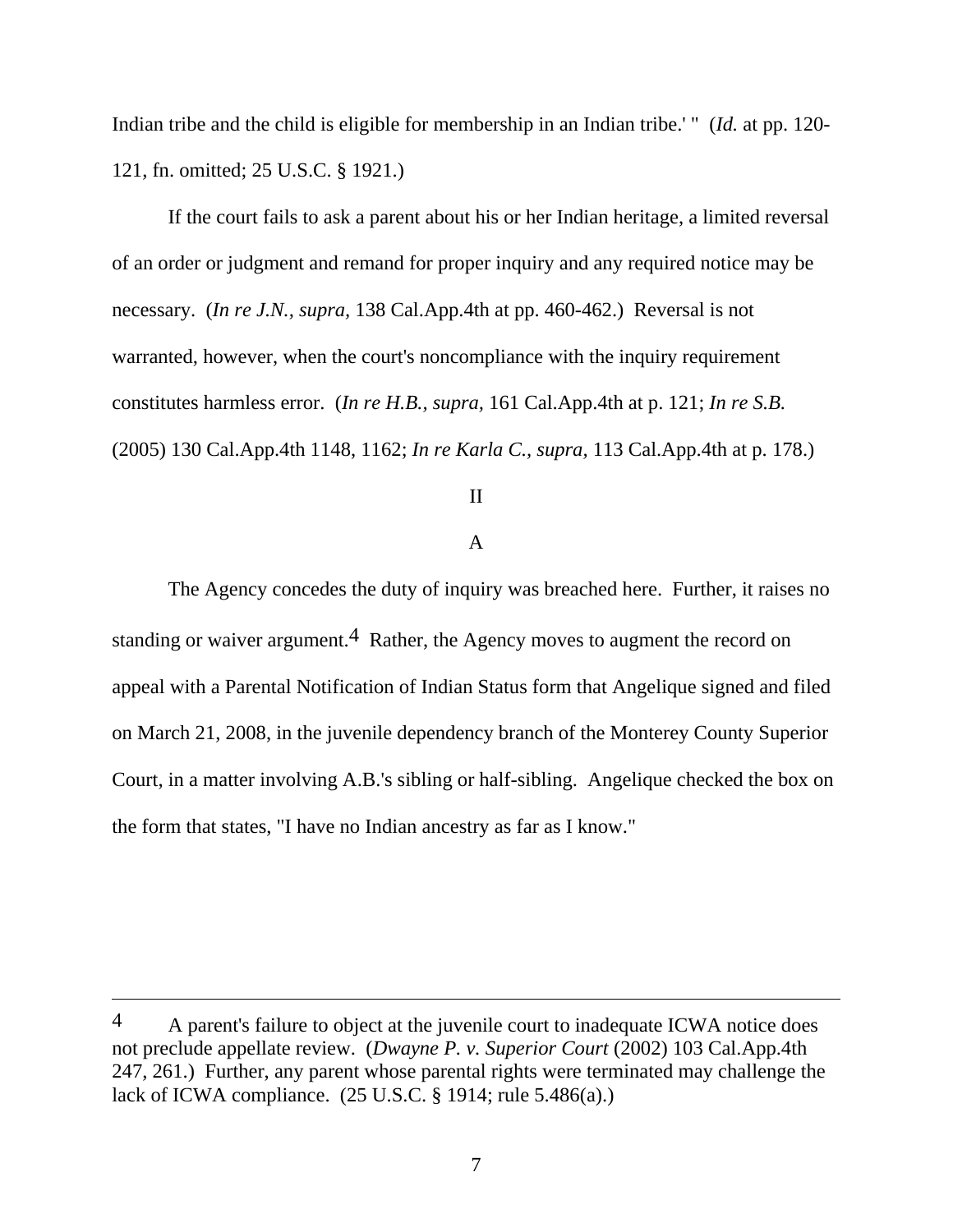The Agency filed a certified copy of the document at the juvenile court on May 13, 2008, in conjunction with a permanency planning hearing scheduled for July 23, and asked that the court confirm its original finding that the ICWA is inapplicable. The Agency contends that because Angelique has admitted she has no Indian heritage, reversal is unwarranted because the breach of the duty of inquiry did not prejudice Leonard.

Rule  $8.155(a)(1)(A)$  allows this court to order the record augmented with "[a]ny document filed or lodged in the case in superior court." Rule 8.340(c) provides, "At any time, on motion of a party or on its own motion, the reviewing court may order the record augmented or corrected as provided in rule 8.155." Moreover, under Evidence Code section 452, subdivision (d) we may take judicial notice of a record of any court of this state.

 Leonard objects to the augmentation motion on the ground of untimeliness. Under rule 8.416(d)(2), a respondent must serve and file a motion to augment the record within 15 days after the appellant's opening brief is filed, but under rule 8.416(f) "the reviewing court may order extensions of time, but must require an exceptional showing of good cause." Leonard filed his opening brief on April 4, 2008, and the Agency did not move to augment the record until May 29, 2008. The Agency requests relief from the 15-day limitation, and we find it has made a showing of good cause. The Agency explains that "various factors contribut[ed] to the late filing [including] time needed to have Monterey County mail [the form]; time for the Agency . . . to prepare its additional information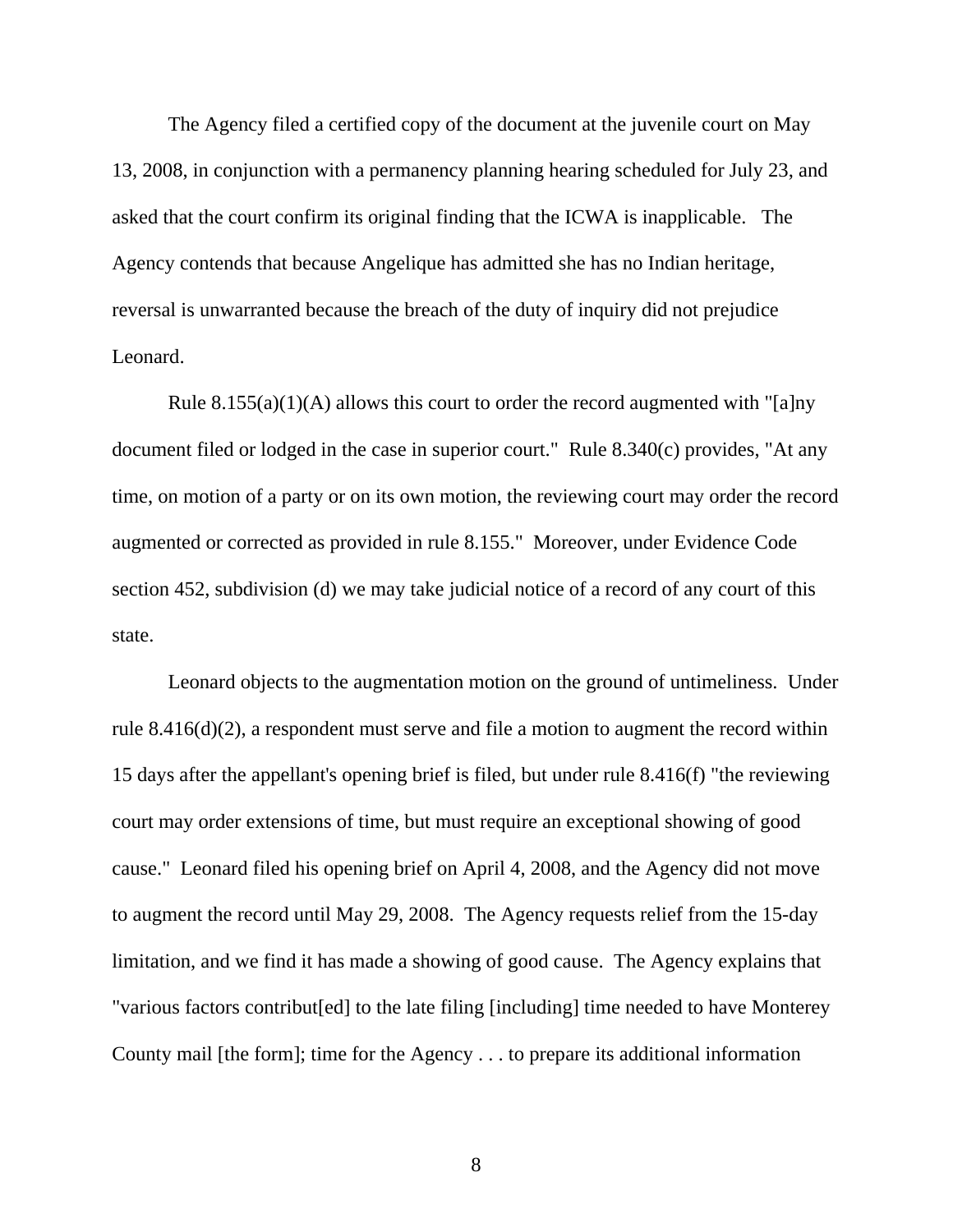report; time for the report and attachment to be filed in the juvenile court . . . ; and time for obtaining the certified copy for this motion." Since the Agency filed its motion to augment on the same date it filed its respondent's brief, Leonard had plenty of time to reply and suffered no prejudice.

### B

 Leonard also contends our consideration of postjudgment evidence would violate the following language in *In re Zeth S.* (2003) 31 Cal.4th 396, 405 (*Zeth S.*): "It has long been the general rule and understanding that 'an appeal reviews the correctness of a judgment as of the time of its rendition, upon a record of matters which were before the trial court for its consideration.' "

*Zeth S.,* however, is distinguishable. In that case, the mother appealed the termination of her parental rights on the ground the court erred by finding the beneficial parent-child relationship exception to adoption was inapplicable. In an unsworn letter brief, the child's appellate counsel represented that she had investigated current circumstances and learned the mother visited regularly and assumed a parental role, and the grandfather felt pressured to adopt and would rather be a legal guardian. (*Zeth S., supra,* 31 Cal.4th at p. 403.) The Supreme Court disapproved of the Court of Appeal's consideration of postjudgment circumstances "as a means of reexamining the motherchild relationship," because "that was a settled matter which, by statutory directive, could not be reopened for reconsideration by mother, not even at the termination hearing itself." (*Id.* at pp. 411-412.)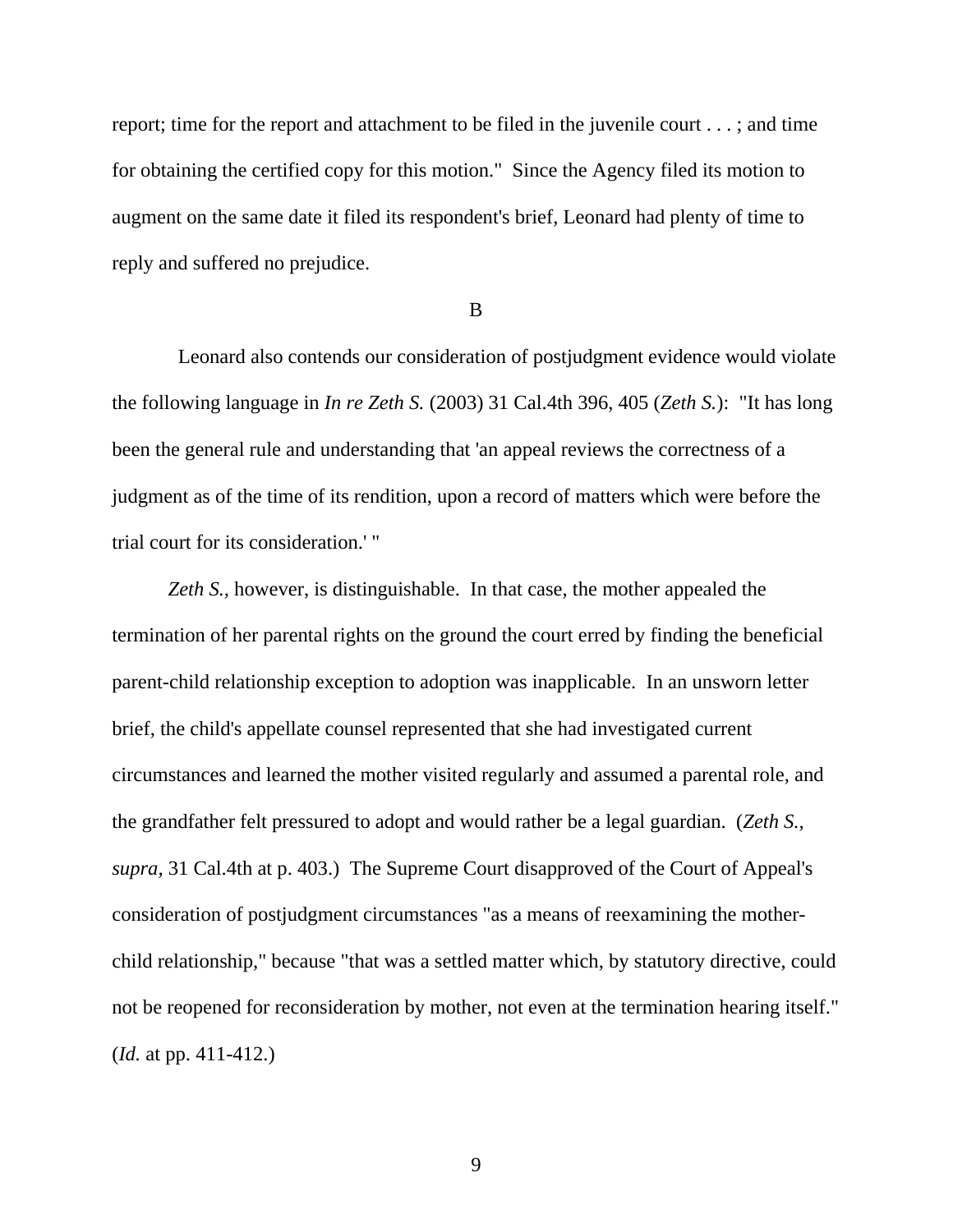The *Zeth S.* court held that "consideration of postjudgment evidence of changed circumstances in an appeal of an order terminating parental rights, and the liberal use of such evidence to reverse juvenile court judgments and remand cases for new hearings, would violate both the generally applicable rules of appellate procedure, and the express provisions of section 366.26 which strictly circumscribe the timing and scope of review of termination orders, for the very purpose of expediting the proceedings and promoting the finality of the juvenile court's orders and judgment." (*In re Zeth S., supra,* 31 Cal.4th at p. 413, fn. omitted.)

 In *In re Josiah Z.* (2005) 36 Cal.4th 664 (*Josiah Z.*), the court clarified that in *Zeth S.,* it held "an appellate court should not consider postjudgment evidence *going to the merits of an appeal* and introduced for the purposes of attacking the trial court's judgment." (*Josiah Z.*, at p. 676, italics added.) In *Josiah Z.,* the children's appellate counsel moved to dismiss their appeal on the ground she had investigated and found their current nonrelative placement satisfactory, and dismissal would be in the children's best interests. The court rejected the notion that *Zeth S.* precluded counsel's best interests assessment. (*Josiah Z*., at p. 676.)

 The court explained in *Josiah Z.* that the California Rules of Court authorize a motion to dismiss and appellate courts routinely consider postjudgment evidence in support of such motions; "the limited issue involved in a motion to dismiss, whether a child should be permitted to abandon a challenge to the trial court ruling, is distinct from the broader issues resolved by the trial court, and consideration of circumscribed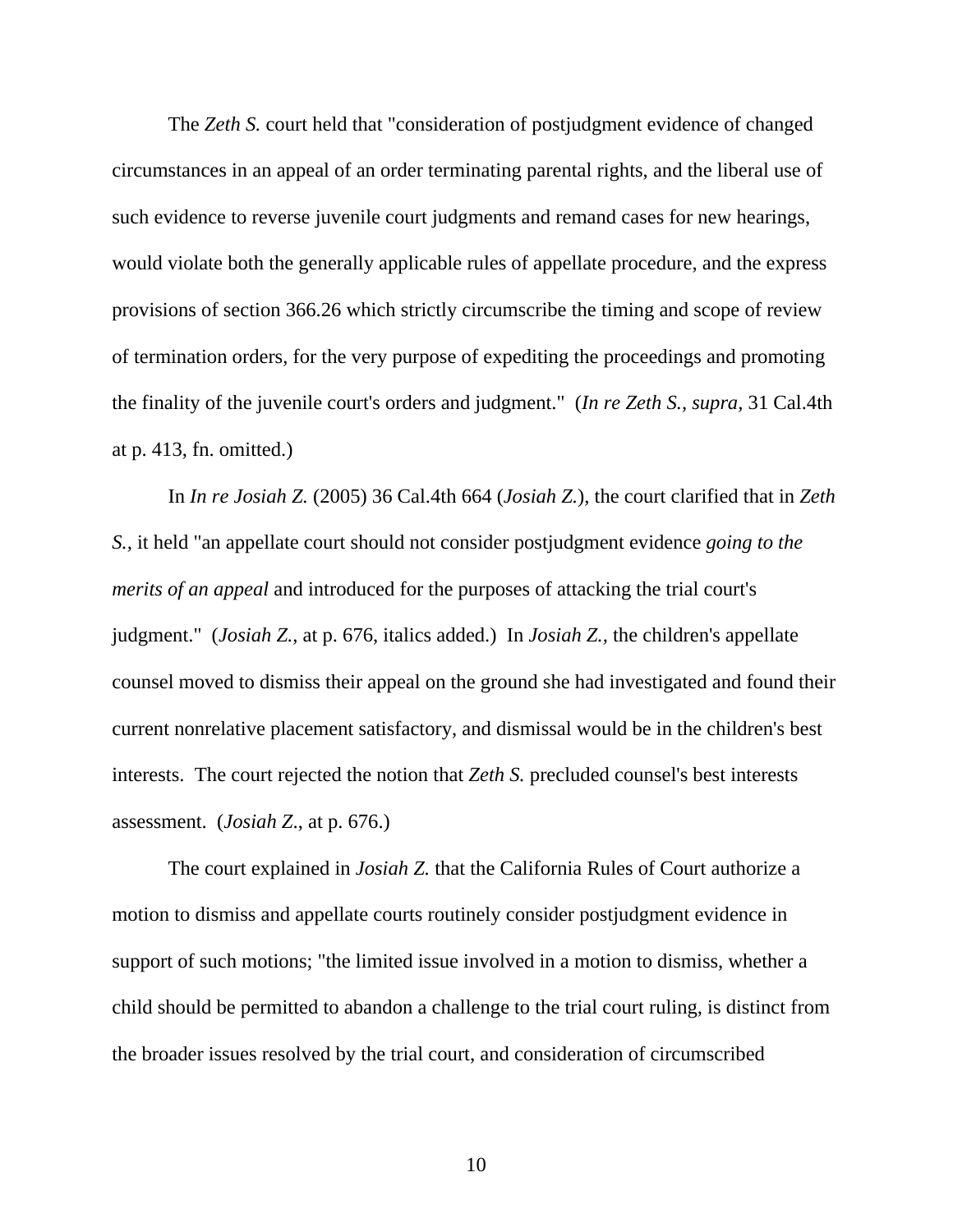evidence in this context does not give rise to the vice we condemned in *Zeth S.—*an appellate court's use of new evidence outside the record to second-guess the trial court's resolution of issues properly committed to it by the statutory scheme"; and "the beneficial consequence of motions to dismiss, where granted, will be to 'expedit[e] the proceedings and promot[e] the finality of the juvenile court's orders and judgment' [citation] precisely the policy advanced by our ruling in *Zeth S.*" (*Josiah Z., supra,* 36 Cal.4th at p. 676; see also *In re Salvador M.* (2005) 133 Cal.App.4th 1415, 1422 [proper to augment appellate record to include agency's addendum report disclosing adoptive home study had been approved, which rendered issue on appeal moot].)

 This case is more akin to *Josiah Z.* than *Zeth S.* In contrast to *Zeth S.,* the postjudgment evidence is not presented in an unsworn statement of counsel. Rather, the Agency submitted to the juvenile court a certified copy of a court record from another county, which is subject to judicial notice. Leonard asserts the Parental Notification of Indian Status form "appears to be a contrived document," but he offers no support for that notion. Further, the Agency did not seek to augment the record with evidence pertaining to the substantive merits of the juvenile court's termination of parental rights, and the evidence cannot be used to reverse the judgment on substantive grounds. The ICWA inquiry issue is distinct from the substantive merits of the court's ruling, which Leonard does not even challenge. Also, admission of the evidence to affirm the judgment would promote the finality of the judgment and prevent further delay.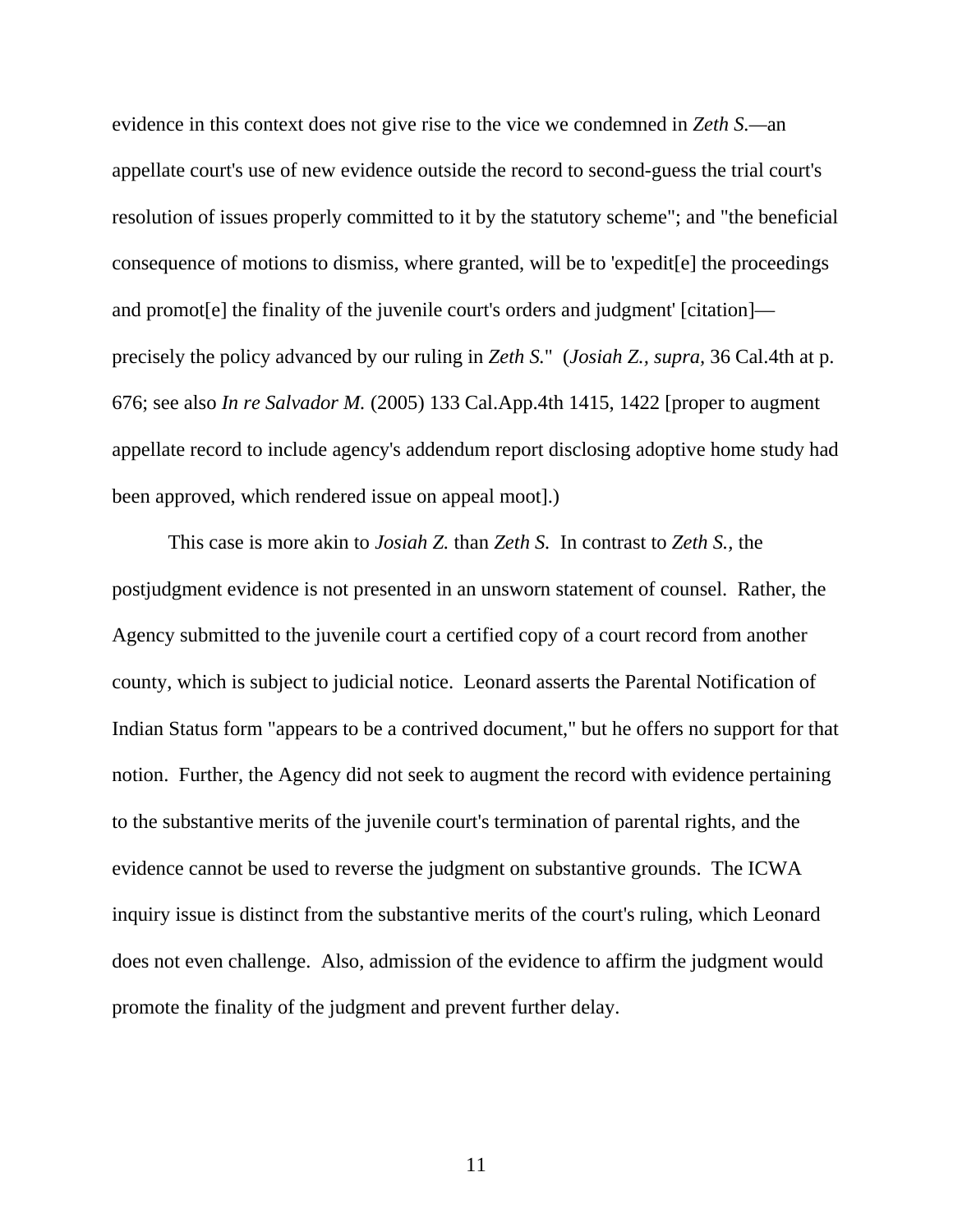Leonard submits that Angelique's ICWA-020 form is irrelevant because "a finding that the ICWA is inapplicable as to one child is not determinative of the question whether the ICWA applies in the case of a sibling or half-sibling of that child." In support, Leonard relies on *In re Desiree F.* (2000) 83 Cal.App.4th 460, but that case does not concern siblings or half-siblings or the circumstances of the instant case. Leonard cites broad language that the juvenile court has an "affirmative duty to inquire regarding the particular child before the court." (*Id.* at p. 470.) We agree with that assessment, but the issue here is whether the failure to discharge the duty of inquiry is harmless error given Angelique's denial of Indian heritage in another dependency matter. "The holding of a decision is limited by the facts of the case being decided," despite broad language that appears helpful. (*McGee v. Superior Court* (1985) 176 Cal.App.3d 221, 226.)

 Leonard also cites *In re Miracle M.* (2008) 160 Cal.App.4th 834 (*Miracle M.*), in support of his argument the harmless error doctrine is inapplicable here. In *Miracle M.,*  the duty of inquiry was fulfilled, and there were indications that both parents of the two dependent children, Miracle and Faith, had American Indian heritage. Because the tribes were unknown, the court ordered the social services agency to notify the BIA. (*Id.* at pp. 838-839, 847.) The social worker later learned the father may have Cherokee Indian ancestry. She also learned from the maternal grandmother that the mother's family had no American Indian ancestry, but descended from Mexican Indians. The social worker concluded the ICWA was inapplicable to the maternal side of the family. The social worker sent notice of the proceedings to the three Cherokee tribes, the BIA and the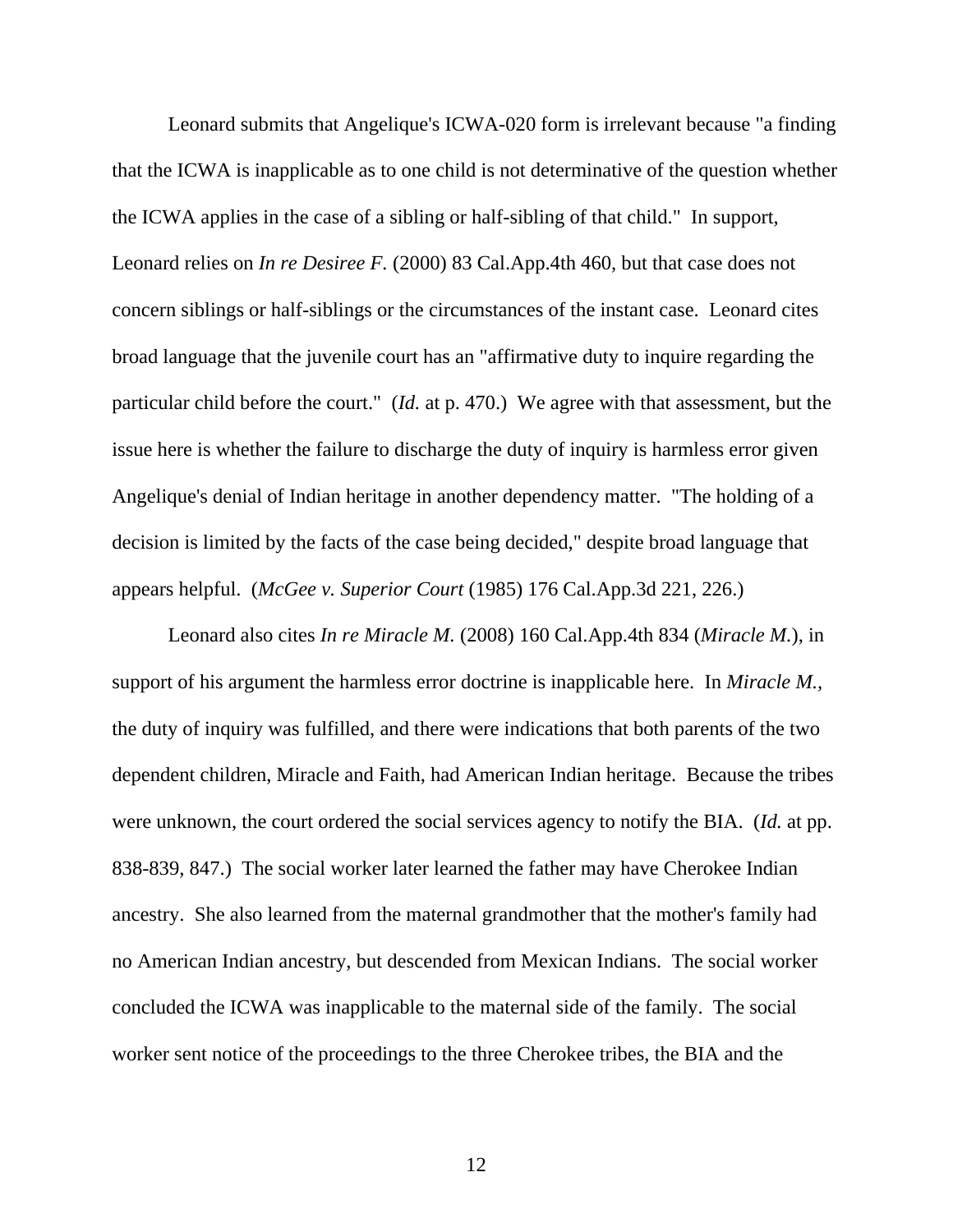Secretary of the Interior. The notice, however, mentioned only Miracle, and the agency did not send either parent a copy of the notice. (*Id.* at p. 839.) The tribes responded that Miracle was not an Indian child, and the juvenile court found the ICWA inapplicable. (*Id.* at pp. 841-842.)

 On appeal, the mother contended reversal of the judgment terminating her parental rights was required because the ICWA notice did not pertain to Faith, and the parents got no copy of the notice. The agency there, however, *did not oppose* a limited reversal and remand for notice as to Faith, and the case does not even discuss whether the failure to include Faith in the notice could be considered harmless error since the children were full siblings and there was no indication that Miracle had any Indian heritage. (*Miracle M., supra,* 160 Cal.App.4th at p. 846.) Again, cases are not authority for points not considered. (*In re Marriage of Cornejo* (1996) 13 Cal.4th 381, 388.) Notably, the *Miracle M.* court also held that as to Miracle, any defect in notice to the parents was harmless error because the mother "does not tell us how reversing the court's orders as to Miracle . . . would produce any additional information that this child is an Indian child." (*Miracle M., supra,* at p. 847.)

 Leonard's reliance on *In re J.N., supra,* 138 Cal.App.4th 450, for the proposition that he is not required to show prejudice is also misplaced. In *In re J.N.,* the court rejected the argument that the lack of inquiry of the mother was harmless error because there was nothing in the record that indicated she had Indian ancestry. The court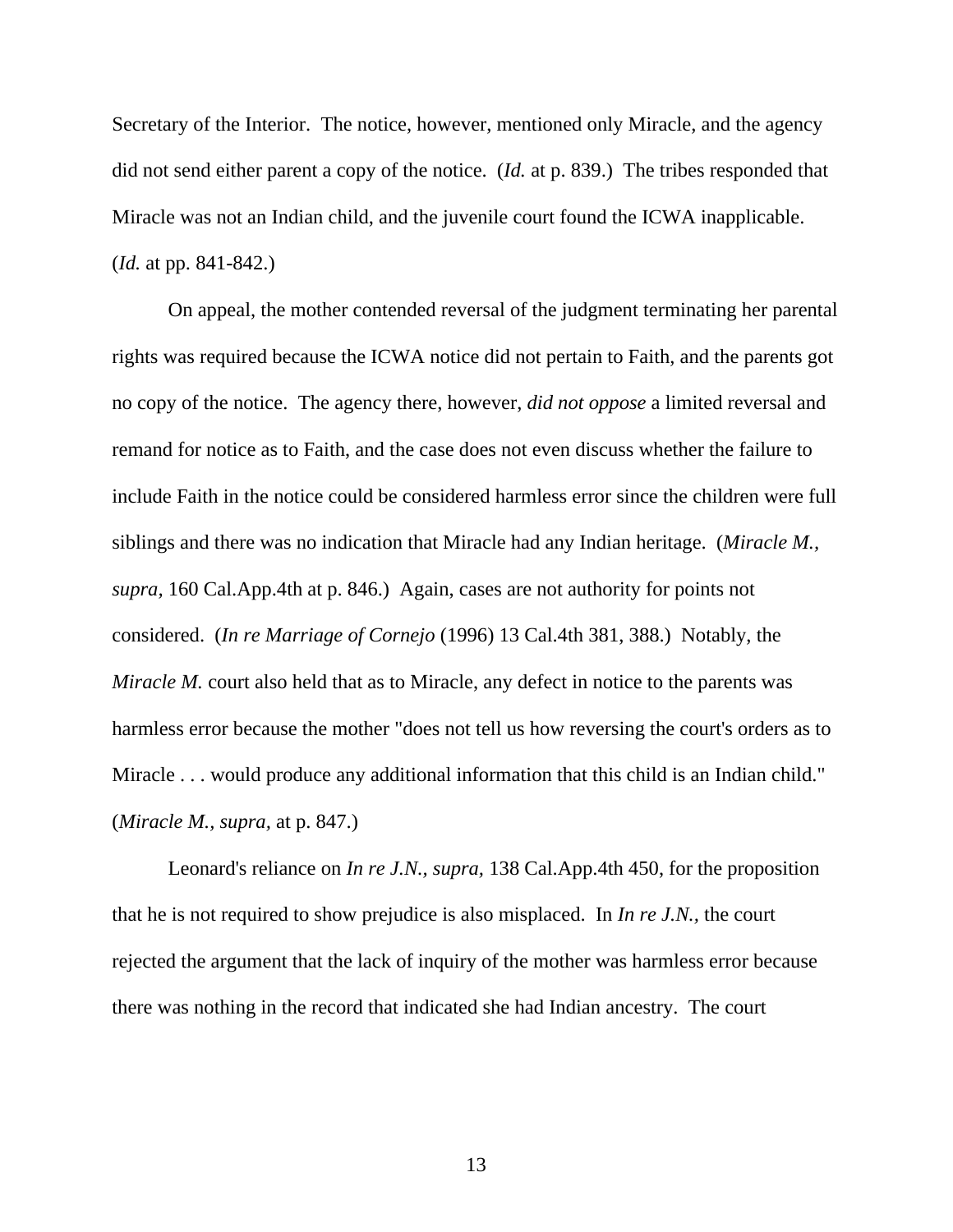explained "[w]e refuse to speculate about what mother's response to any inquiry would be . . . and instead remand the matter to the trial court with directions." (*Id.* at p. 461.)

 Here, no speculation is involved because Angelique's Parental Notification of Indian Status form shows she disclaims any Indian heritage. Although the form was for another child, considered with Leonard's form in which he denied Indian heritage, it shows that A.B. necessarily has no such heritage. When a parent indicates he or she may have Indian heritage, "it is preferable to err on the side of giving notice and examining thoroughly whether the juvenile is an Indian child." (*In re Dwayne P., supra,* 103 Cal.App.4th at p. 257.) When both biological parents deny any Indian heritage, however, there is no tribe to notify of the proceedings. "While the social worker and the trial court have a duty to inquire into the child's Indian ancestry, a parent has superior access to this information." (*In re S.B.* (2005) 130 Cal.App.4th 1148, 1160.)

 Code of Civil Procedure section 909 allows appellate courts to "accept evidence in dependency cases 'to expedite just and final resolution for the benefit of the children involved.' " (*In re Carrie M.* (2001) 90 Cal.App.4th 530, 535.) That right, however, should be exercised sparingly. (*In re Zeth S., supra,* 31 Cal.4th at p. 405.) " 'Absent exceptional circumstances, no such findings [based on the receipt of evidence outside the record on appeal pursuant to section 909] should be made. [Citation.]' " (*Id.* at p. 408, fn. 5.)